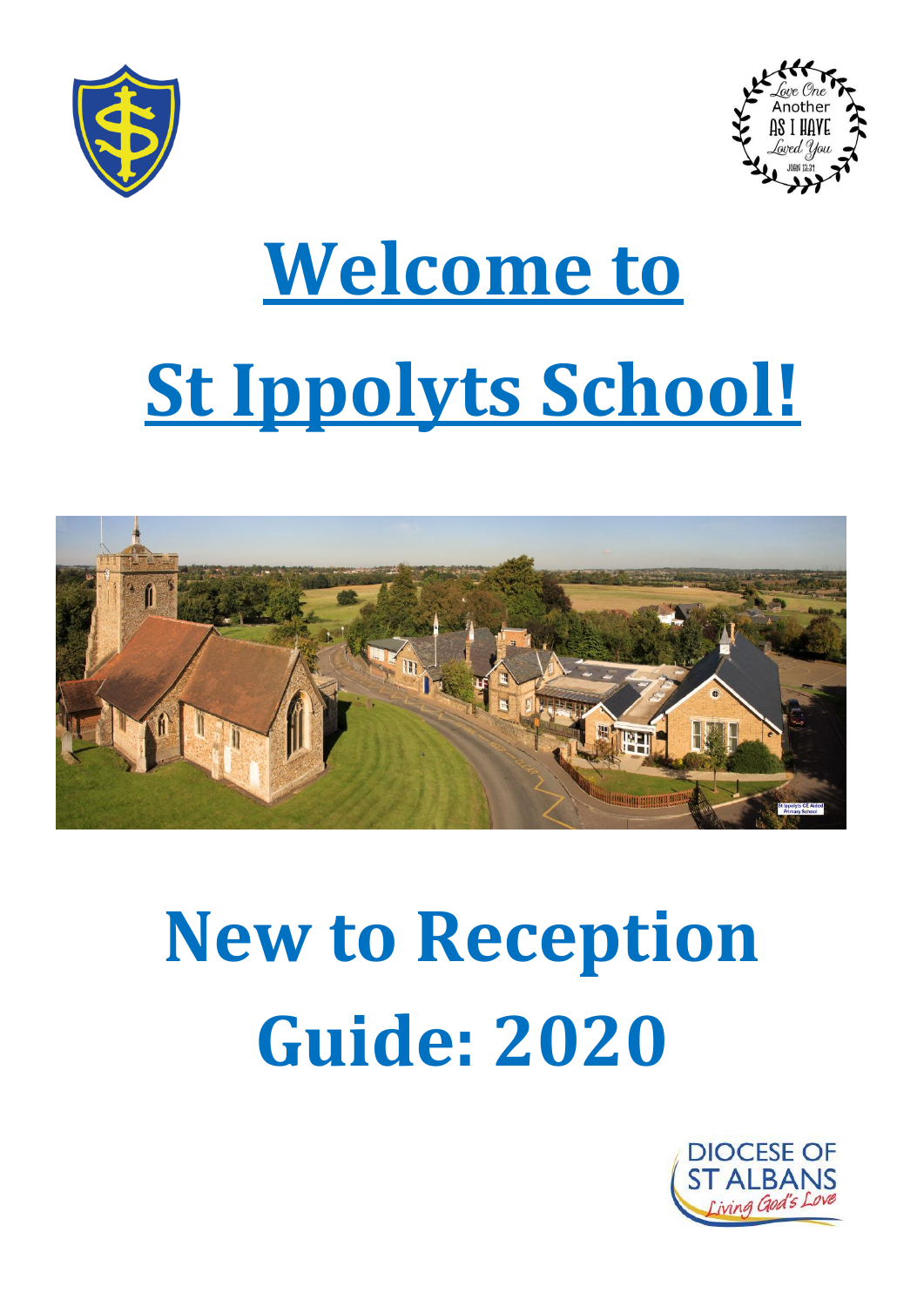#### **The School Day**

**Coming into school**: Our day at St Ippolyts School

begins at 8.45am where Miss Ingle or another adult from Class One will meet you at the Reception gate (to the left of the main school entrance). The gate will remain open until 8.55am and we ask that your children walk in independently into class. Our day in Class One starts with 'busy fingers' sessions, a chance for us to warm up our fingers and motor skills to get ready for the day!

**Break Times:** We will have our morning break at 10.30-10.45am (we also eat our snacks during this time). Lunchtime starts at 12:00 with children going to the hall first for lunch and then out to play until 1:00pm. We will have our last break of the day at 2:00-2:15.

**Home-time:** Home-time is at 3.15pm where you can collect your child from the Reception gate. Children will bring home a book-banded book from class to share with you and later in the term, will also get to bring home a book of their choice from the school library, which can be kept for a week for you to read with them.

**Wrap-around Care:** St Ippolyts School offers Early Bird Club from 8am which takes place in the school hall and on our 'Earl playground. Please speak to our school office for further details should you wish to book a place.

We are also part of the Hitchin afterschool club, 'Cookie Club' which runs until 6pm. Should you wish to access this service, please contact them directly at: [www.cookieclubhitchin.com/contact-us](http://www.cookieclubhitchin.com/contact-us)



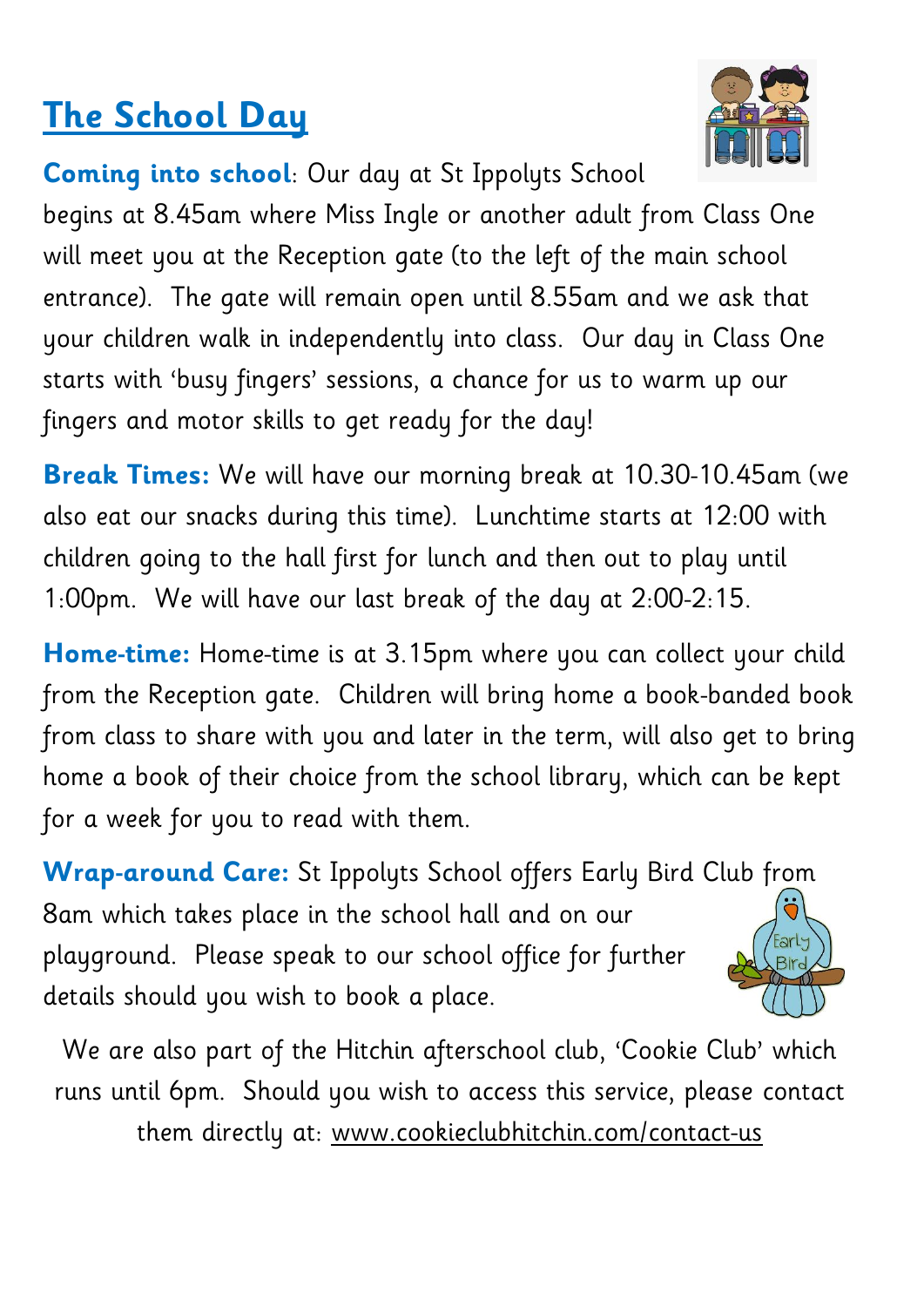## **Uniform**

For a full list of our school uniform, please see the brochure with your induction packs. Many items can be purchased from high-street retailers (school skirts/ trousers/ white shirts etc) and ties, book-bags, caps and fleeces can be purchased from the school office.

**Winter and Summer uniforms**: You will notice in your uniform guide that we have separate uniforms for winter and summer. Winter uniform runs from autumn-end of spring term and summer uniform begins in the summer term after Easter holidays.

**Shoes:** We ask kindly that all school shoes are black and that trainers of any kind, are not permitted. You may wish to consider Velcro fastenings if your child is unable to tie laces.

**PE and changing in school:** PE kit items are also named in the uniform brochure and should be kept in school throughout the week in a simple draw-string bag only (no backpacks). Should you wish to purchase a string-bag with the school logo on, we sell these in the school office. Children are encouraged to get changed with independence from the start of Reception and so you may wish to work with your children on changing skills throughout summer! Some parents also find it handy to apply Velcro to the top fastenings of the white school shirts as top buttons can be a little tricky for small hands!

#### **PLEASE ENSURE ALL BELONGINGS ARE CLEARLY NAMED TO PREVENT MISSING ITEMS!**

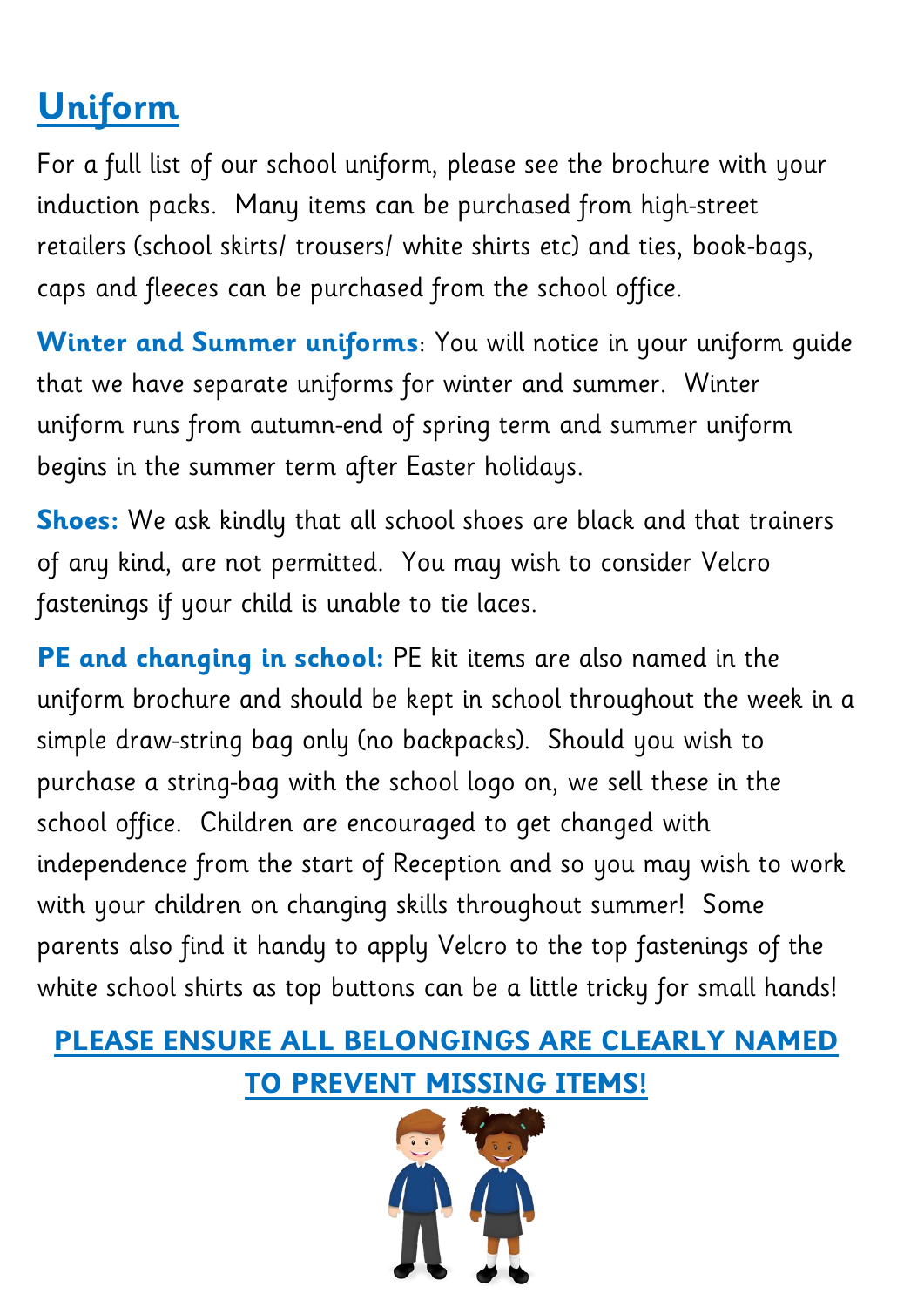## **Absence and punctuality**

In the event that your child is absent or unable to attend school, we ask you telephone school ASAP, after 8am and BEFORE 9.30am the same day. You will also be asked to supply a handwritten letter on return, to confirm your reason for absence. We expect all children to be present in school at least 95% of the school year and attendance awards for 100% attendance are rewarded at the end of each term, with medals handed out at the end of the school year for those with 0 absences!

**Medical Appointments:** Where possible, we ask that medical appointments are made outside of school hours.

**Illness:** We ask kindly that you keep your child off for 48 hours to reduce the spread of sickness in school. In the case of possible COVID19 symptoms, we ask you follow the



official government guidance regarding isolation and testing. Should your child show symptoms within school, you will asked to collect them straight away.

**Lateness:** Our registers shut in school at 8:55am. Arrivals after this time will not be able to access the classrooms through their usual doors and instead should report to the main school office to sign in. They will be marked as 'late' on the class register.

**Holidays:** At St Ippolyts, holidays during term times will not be authorised unless there are very special circumstances. We strongly advise parents to avoid booking holidays during term time to avoid children falling behind with their learning.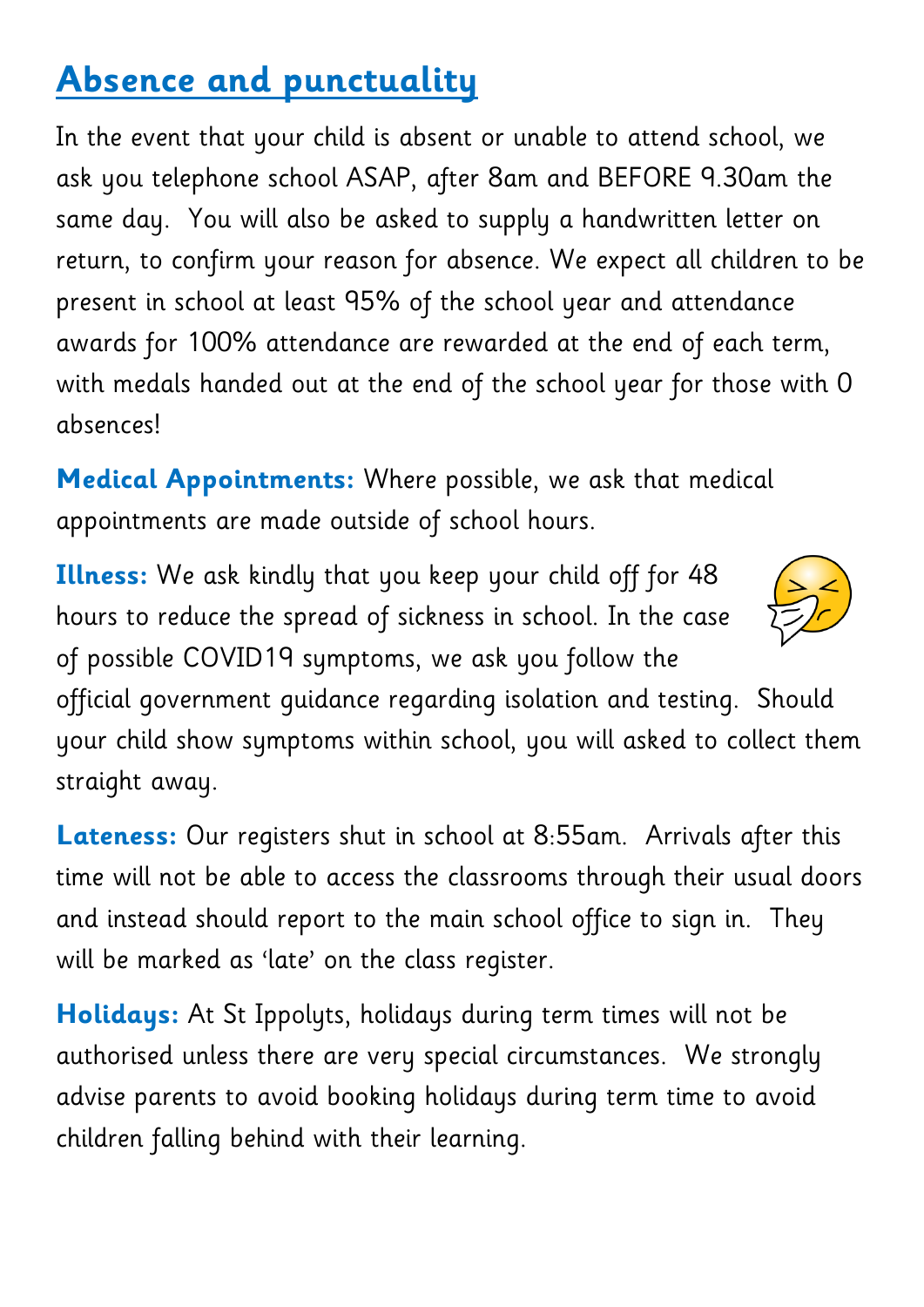#### **School Absence Guide:**

| Descriptor            | Threshold  | Actual       | Whole   | Learning |
|-----------------------|------------|--------------|---------|----------|
|                       | attendance | attendance   | days    | hours    |
|                       |            |              | absence | lost     |
| <b>EXCELLENT</b>      | 100%       | 190 days     | 0       | 0        |
|                       | 99%        | 188 days     | 2       | 10       |
| GOOD                  | 98%        | 186 days     | 4       | 20       |
|                       | 97%        | 184 days     | 6       | 30       |
|                       | 96%        | 182.5 days   | 7.5     | 37.5     |
| <b>SATISFACTORY</b>   | 95%        | 180.5 days   | 9.5     | 47.5     |
| <b>CAUSE FOR</b>      | 90%        | 171 days     | 19      | 95       |
| <b>CONCERN</b>        |            |              |         |          |
|                       | 89%        | 169 days     | 21      | 105      |
|                       | 88%        | 167 days     | 23      | 115      |
|                       | 87%        | 165 days     | 25      | 125      |
| <b>UNSATISFACTORY</b> | 86%        | 163 days     | 27      | 135      |
| <b>SERIOUS CAUSE</b>  | 85%        | $161.5$ days | 28.5    | 142.5    |
| <b>FOR CONCERN</b>    |            |              |         |          |
|                       | 84%        | 159.5 days   | 30.5    | 152.5    |
|                       | 83%        | 158 days     | 32      | 160      |
|                       | 82%        | 156 days     | 34      | 170      |
|                       | 81%        | 154 days     | 36      | 180      |
| <b>CRITICAL</b>       | 80%        | 152 days     | 38      | 190      |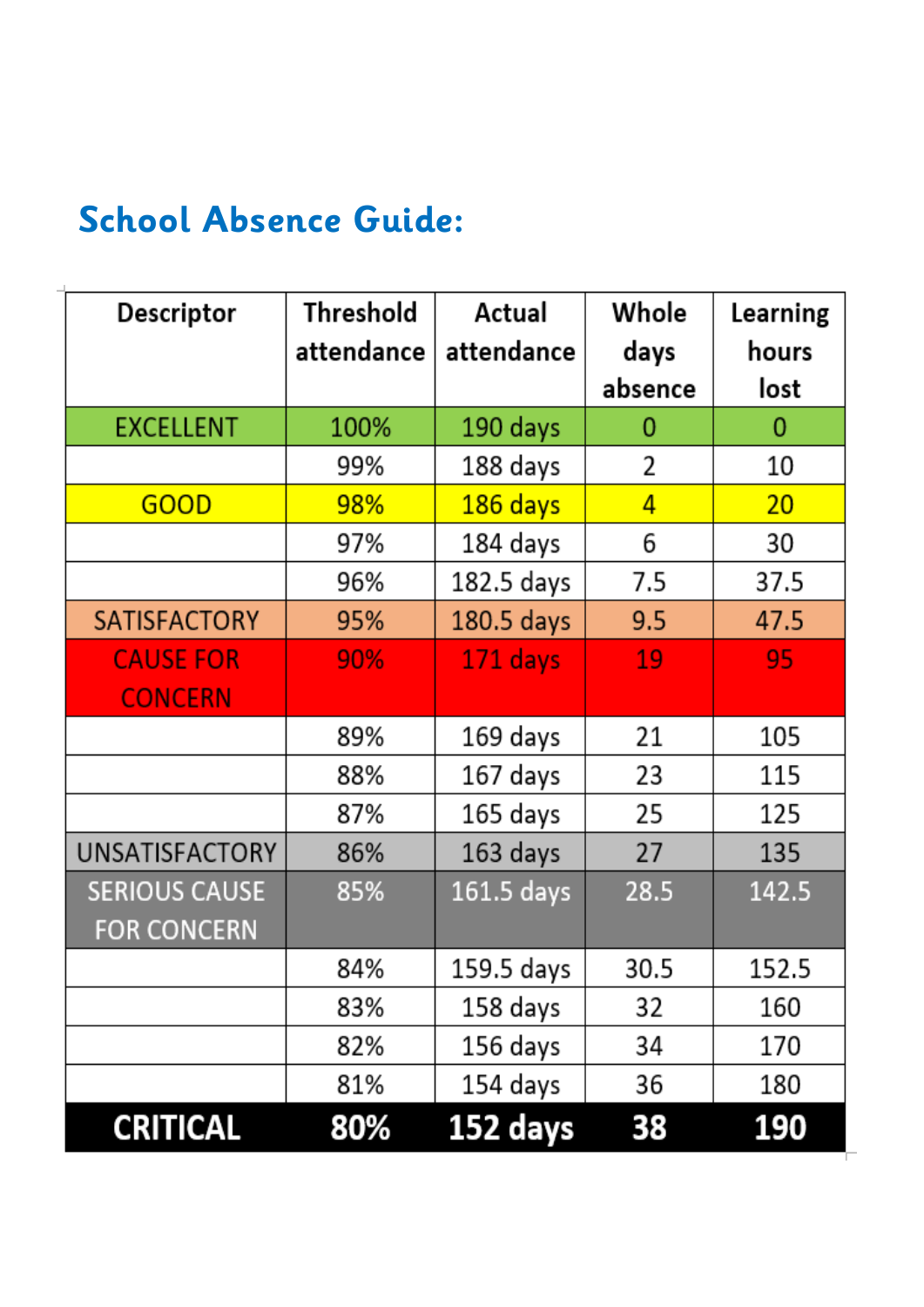## **School Dinners**

Our yummy school dinners are cooked each day by our lovely cook, Mrs Harrington-Smith and are provided by Herts Catering.



#### **As of September 2014, all infant children (Years R, 1 & 2) are entitled to a daily school-dinner for free.**

Please let us know in the school office whether you would like your child to have school dinners, or whether you would like them to have a packed-lunch from home. If your child has food allergies these can be catered for. Please let us know as soon as possible, so we can alert Herts Catering and inform our kitchen staff.

### **Pupil Premium**

Further financial assistance can be provided by St Ippolyts School if you are eligible for a pupil premium grant. This will mean reduced costs for school trips, music lessons, swimming etc, including the residential school journey in Y5/6. Eligibility for this includes those receiving:

- Income Support
- Income based Jobseeker's Allowance
- Income related employment support allowance
- Pension Credit (Guarantee Credit element)
- Support under part VI of the immigration and asylum act 1999
- Child Tax Credit with an income of less than £16,190 and not in receipt of working tax credit unless during the 4 week run-on period

#### **PLEASE LET US KNOW IN THE SCHOOL OFFICE IF YOU ARE ELIGIBLE**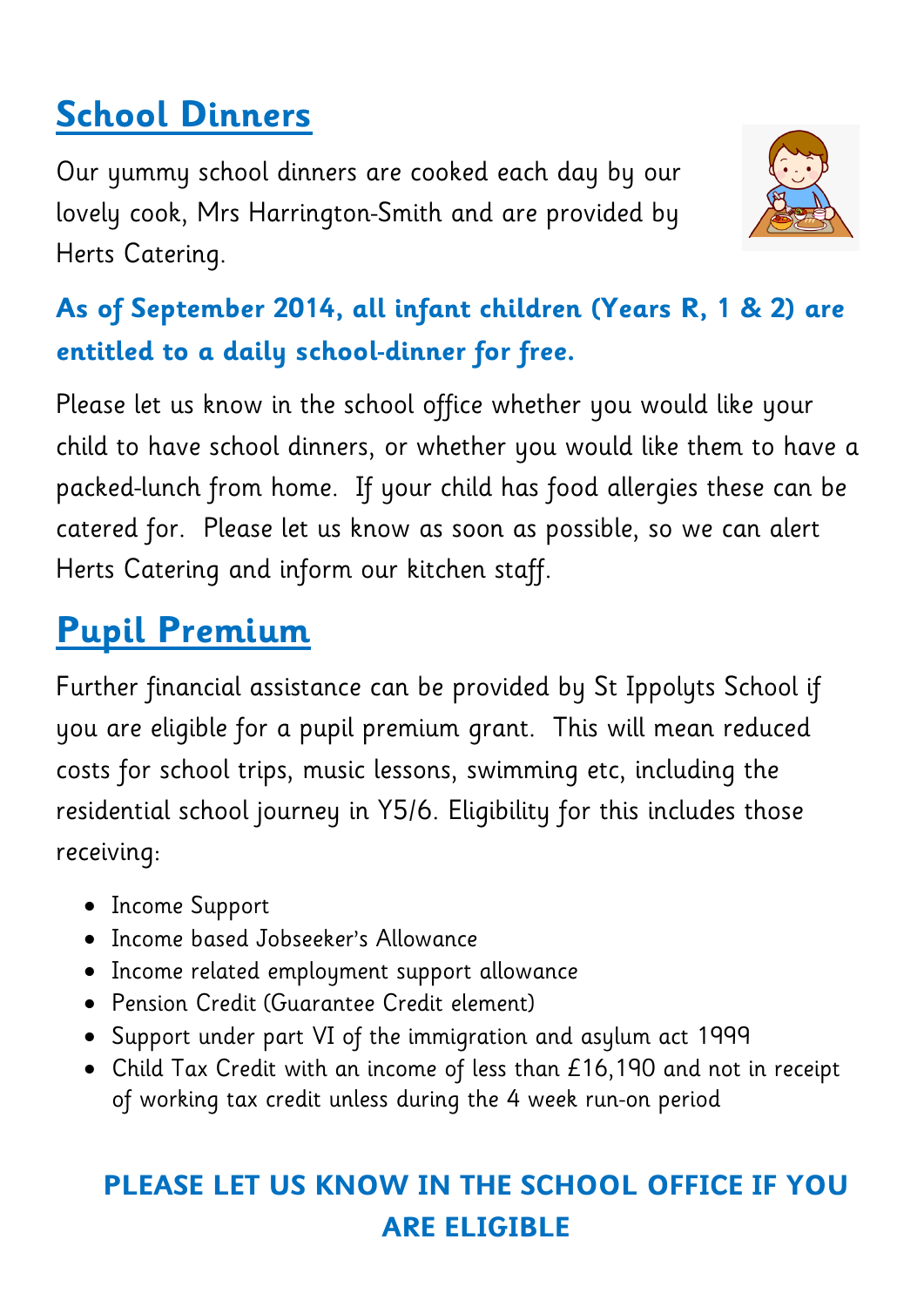#### **Payments**

St Ippolyts School accepts payments via School Gateway – the quickest and easiest way! You can download the app to your smartphone and use this to pay for things such as milk, school trips and Early Bird club. If you are unable to use School Gateway, we will also accept a labelled, sealed envelope containing the child's name, class and purpose of payment. We recommend all payments are handed directly to our office staff, rather than being submitted in children's book bags please.

## **PTA**

We have an amazing PTA here at St Ippolyts who organise a range of fun events and fundraisers throughout the year. All money raised goes towards the school and we are always looking for new members who would like to help out on the PTA team. It is a great way to meet new parents in the school and we would love for you to help out at some of our events throughout the year!

#### **Communication**

Thursday is our 'letter day' at school where you will receive weekly newsletters about events, the curriculum and general school information.

We also run a text service to give you reminders and update you on urgent issues, such as if you need to collect your child from school due to a head injury or if there is a snow day!

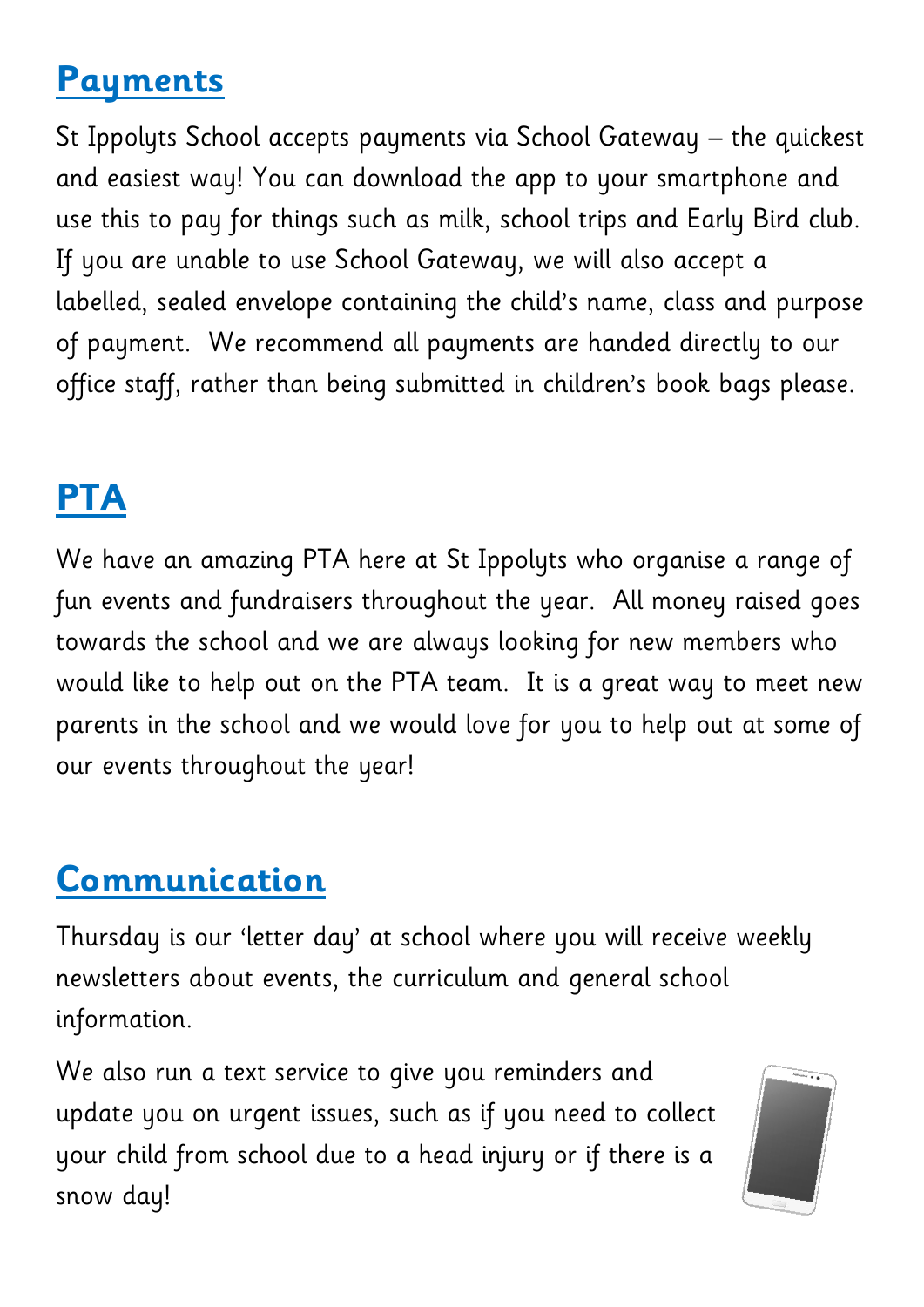**Home-school links:** Throughout the year, we build in many opportunities for you to find out how your child is getting on in school and keep in contact with staff and parents. Here are some events to mark in your diary:



**Coffee Morning:** A chance to have a coffee and some biscuits with other new parents and have an informal chat with the Class One staff.

**Open Sessions:** Evenings to come and look around the school, view displays and learning journeys and see what your child has been up to.

**Family Week:** Come along to an afternoon at school with your child. Take part in fun activities and learning and see what kinds of activities we do in school.

**Parents Evenings:** Held in both Autumn and Spring Term for you to discuss your child's progress with their class teacher.

**Curriculum Evening:** Come and find out more about the Class 1 curriculum with Miss Ingle and even try out some messy play and dough disco!

**PTA Events:** From quiz nights to Christmas balls, our PTA events are always lots of fun and a chance for parents to get to know each other and even raise a glass or two!

**The Class One Nativity:** Get your tissues at the ready as your little ones take part in their first school nativity on the big stage!

#### **PLEASE SEE YOUR PACK, FOR DATES OF ALL EVENTS**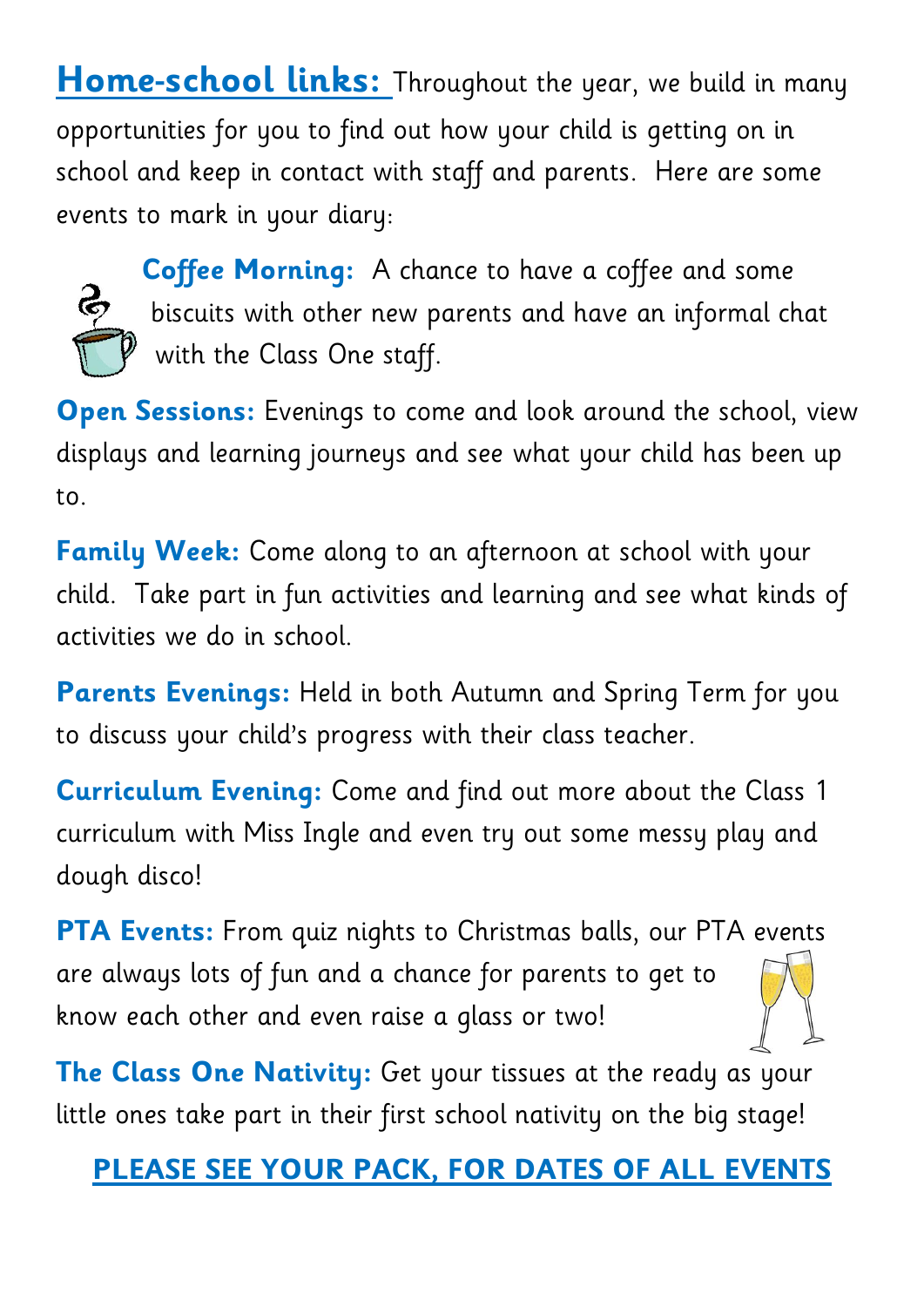## **Snacks and Water bottles.**

**Snacks:** We ask that children bring in a fruit or vegetable to school



each day for their snack please. They will be able to eat these at break-times each day. Please note that fresh or dried fruit and vegetables are permitted but children are not allowed to

bring fruit winders/ chew-bars, chocolate/ yoghurt coated fruit or crackers/ other snack items. If you would like to send in your daily snack items in a small pot or bag, please ensure these are named.

**Water Bottles:** As well as school uniform, your child will be expected to bring in a re-usable/ sports water bottle each day. We ask that you refrain from bringing in metal water bottles as they are stored on a shelf in the cloakroom and these can be very heavy if dropped!

**Milk:** As well as water, your children will have the opportunity to have



a carton of milk each day. If you would like your child to have milk, please let the school office know before the start of each new term so we can place our termly order.

## **Preparing your child for school:**

Before September term begins, it is handy to prepare your child with the following skills, ready for a smooth transition to school. Please support us by helping your child to:

- Dress independently
- Cut food with a knife and fork
- Use scissors correctly with good grip
- Recognise and write their name